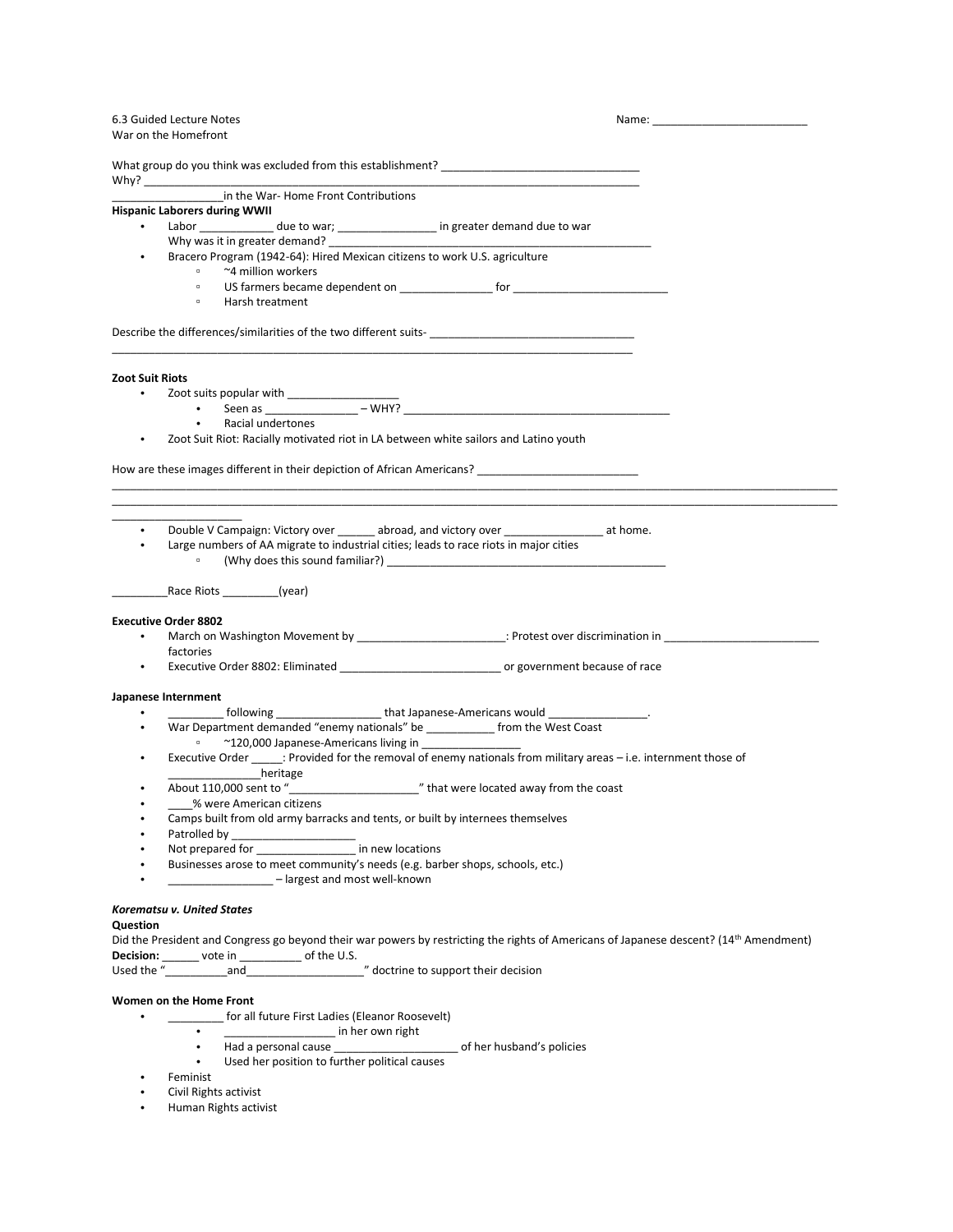In 1944, unemployment hit an all-time \_\_\_\_\_\_\_\_\_\_\_\_\_\_\_ (as opposed to 25% a decade earlier).

\_\_\_\_\_\_\_\_\_\_\_\_\_\_\_\_\_\_\_\_\_\_\_\_\_\_\_\_\_\_\_\_\_\_\_\_\_\_\_\_\_\_\_\_\_\_\_\_\_\_\_\_\_\_\_\_\_\_\_\_\_\_\_\_\_\_\_\_\_\_\_\_\_\_\_\_\_\_\_\_\_\_\_\_\_

- Women began working in \_\_\_\_\_\_\_\_\_\_\_\_ during the war, producing munitions and war supplies
	- Rosie the Riveter became a \_\_\_\_\_\_\_\_\_\_\_\_\_\_\_\_\_\_
		- Based on Rose Will Monroe

Describe the image on the right hand side: \_\_\_\_\_\_\_\_\_\_\_\_\_\_\_\_\_\_\_\_\_\_\_\_\_\_\_\_\_\_\_\_\_\_\_\_\_\_\_\_\_\_\_\_\_\_\_\_\_\_

# Positive message:

Negative message:

All-American Girls Professional Baseball League

(AAGPBL)

- Baseball was America's past time, but the war
- An all-female league was developed to continue the season

Which advertising tactic is most effective in convincing you to buy an item? Explain your answer.

## **WWII Propaganda**

\_\_\_\_\_\_\_\_\_\_\_\_\_\_\_\_\_\_\_\_\_

Getting America behind the war

The purpose of propaganda is to \_\_\_\_\_\_\_\_\_\_\_\_\_\_\_\_\_\_\_\_\_\_\_\_\_\_\_\_\_\_\_\_\_\_\_\_ or do something they may not already believe in or do.

\_\_\_\_\_\_\_\_\_\_\_\_\_\_\_\_\_\_\_\_\_\_\_\_\_\_\_\_\_\_\_\_\_\_\_\_\_\_\_\_\_\_\_\_\_\_\_\_\_\_\_\_\_\_\_\_\_\_\_\_\_\_\_\_\_\_\_\_\_\_\_\_\_\_\_\_\_\_\_\_\_\_\_\_\_\_\_\_\_\_\_\_\_\_\_\_\_\_\_\_\_\_\_\_\_\_\_\_\_\_\_\_\_\_\_\_\_ \_\_\_\_\_\_\_\_\_\_\_\_\_\_\_\_\_\_\_\_\_\_\_\_\_\_\_\_\_\_\_\_\_\_\_\_\_\_\_\_\_\_\_\_\_\_\_\_\_\_\_\_\_\_\_\_\_\_\_\_\_\_\_\_\_\_\_\_\_\_\_\_\_\_\_\_\_\_\_\_\_\_\_\_\_\_\_\_\_\_\_\_\_\_\_\_\_\_\_\_\_\_\_\_\_\_\_\_\_\_\_\_\_\_\_\_\_

- **endamage and all and all and all and all and all and all and all and all and all and all and all and all and a**
- It was the \_\_\_\_\_\_\_\_\_\_\_\_\_\_\_\_\_\_\_\_\_\_\_\_\_\_\_\_\_\_ to contribute to the war effort
- Often resorted to \_\_\_\_\_\_\_\_\_\_\_\_\_\_\_\_\_\_\_\_\_\_\_\_\_\_\_\_\_\_\_caricatures of the enemy
- Office \_\_\_\_\_\_\_\_\_\_\_\_\_\_\_\_\_\_\_\_\_\_: Coordinated the release of war news; used \_\_\_\_\_\_\_\_\_\_\_\_\_\_\_ broadcasts to promote patriotism. Write down the five purposes of Propaganda below:
- 1. \_\_\_\_\_\_\_\_\_\_\_\_\_\_\_\_\_\_\_\_\_\_\_\_\_\_\_\_\_\_\_\_\_\_\_\_\_ 2. \_\_\_\_\_\_\_\_\_\_\_\_\_\_\_\_\_\_\_\_\_\_\_\_\_\_\_\_\_\_\_\_\_\_\_\_\_ 3. \_\_\_\_\_\_\_\_\_\_\_\_\_\_\_\_\_\_\_\_\_\_\_\_\_\_\_\_\_\_\_\_\_\_\_\_\_ 4. \_\_\_\_\_\_\_\_\_\_\_\_\_\_\_\_\_\_\_\_\_\_\_\_\_\_\_\_\_\_\_\_\_\_\_\_\_
- 5. \_\_\_\_\_\_\_\_\_\_\_\_\_\_\_\_\_\_\_\_\_\_\_\_\_\_\_\_\_\_\_\_\_\_\_\_\_

# **Dr. Seuss Goes to War**

Because of the fame of his children's books and because his political cartoons have remained largely unknown, we do not think of Dr. Seuss as a political cartoonist. But for two years, 1941-1943, he was the \_\_\_\_\_\_\_\_\_\_\_\_\_\_\_\_\_\_\_\_\_\_\_\_\_\_ for the New York newspaper *PM* (1940-1948), for which he drew over 400 editorial cartoons. Describe the 5 political cartoons below:

- 1. \_\_\_\_\_\_\_\_\_\_\_\_\_\_\_\_\_\_\_\_\_\_\_\_\_\_\_\_\_\_\_\_\_\_\_\_\_
- 2. \_\_\_\_\_\_\_\_\_\_\_\_\_\_\_\_\_\_\_\_\_\_\_\_\_\_\_\_\_\_\_\_\_\_\_\_\_ 3. \_\_\_\_\_\_\_\_\_\_\_\_\_\_\_\_\_\_\_\_\_\_\_\_\_\_\_\_\_\_\_\_\_\_\_\_\_
- 4. \_\_\_\_\_\_\_\_\_\_\_\_\_\_\_\_\_\_\_\_\_\_\_\_\_\_\_\_\_\_\_\_\_\_\_\_\_
- 

#### 5. \_\_\_\_\_\_\_\_\_\_\_\_\_\_\_\_\_\_\_\_\_\_\_\_\_\_\_\_\_\_\_\_\_\_\_\_\_ **U.S. Manufacturing and Labor**

Increased industrial output

- 2x Germany, 5x Japan
- **Example 2** Legisland Contract Teleped turn the tide in favor of an Allied victory
- **•** \_\_\_\_\_\_\_\_\_\_\_\_\_\_ joining the workforce had a large impact on maintaining high levels of production
- Early mobilization before the war
	- E.g. Lend-Lease
- **Reconstruction Finance Corporation** (RFC): Made \_\_\_\_\_\_\_\_\_\_\_\_\_\_\_\_\_\_\_\_ to help them with the cost of converting to war production.
- **War Production Board** (WPB): Set **the act and to control the distribution (**  $\blacksquare$ ) of raw materials and supplies.
- Congress of Industrial Organization (CIO 1935): A federation of unions that \_\_\_\_\_\_\_\_\_\_\_\_\_\_\_\_
	- \_\_\_\_\_\_\_\_\_\_\_\_\_\_\_\_\_\_\_\_\_\_\_\_\_\_\_\_\_\_\_\_\_\_
		- $\overline{O}$  Open to African Americans<br> $\overline{O}$   $\overline{O}$   $\overline{O}$   $\overline{O}$   $\overline{O}$   $\overline{O}$   $\overline{O}$   $\overline{O}$   $\overline{O}$   $\overline{O}$   $\overline{O}$   $\overline{O}$   $\overline{O}$   $\overline{O}$   $\overline{O}$   $\overline{O}$   $\overline{O}$   $\overline{O}$   $\overline{O}$   $\overline{O}$   $\overline{O$ ▫ *"An injury to \_\_\_\_ is an injury to \_\_\_\_\_"*
- Unions grow during the war
	- $\frac{1}{2}$  for membership between CIO and AFL
	- <sup>o</sup> Wartime no-strike pledge<br>
	Government offered arbitr
	- Government offered arbitration for wages and new contract terms

## **Paying for War**

- Prior to World War II, few outside the federal government paid income tax
- "\_\_\_\_\_\_\_\_\_\_\_\_\_\_\_\_\_\_\_\_\_" (1942)
	- \$ withheld from paychecks